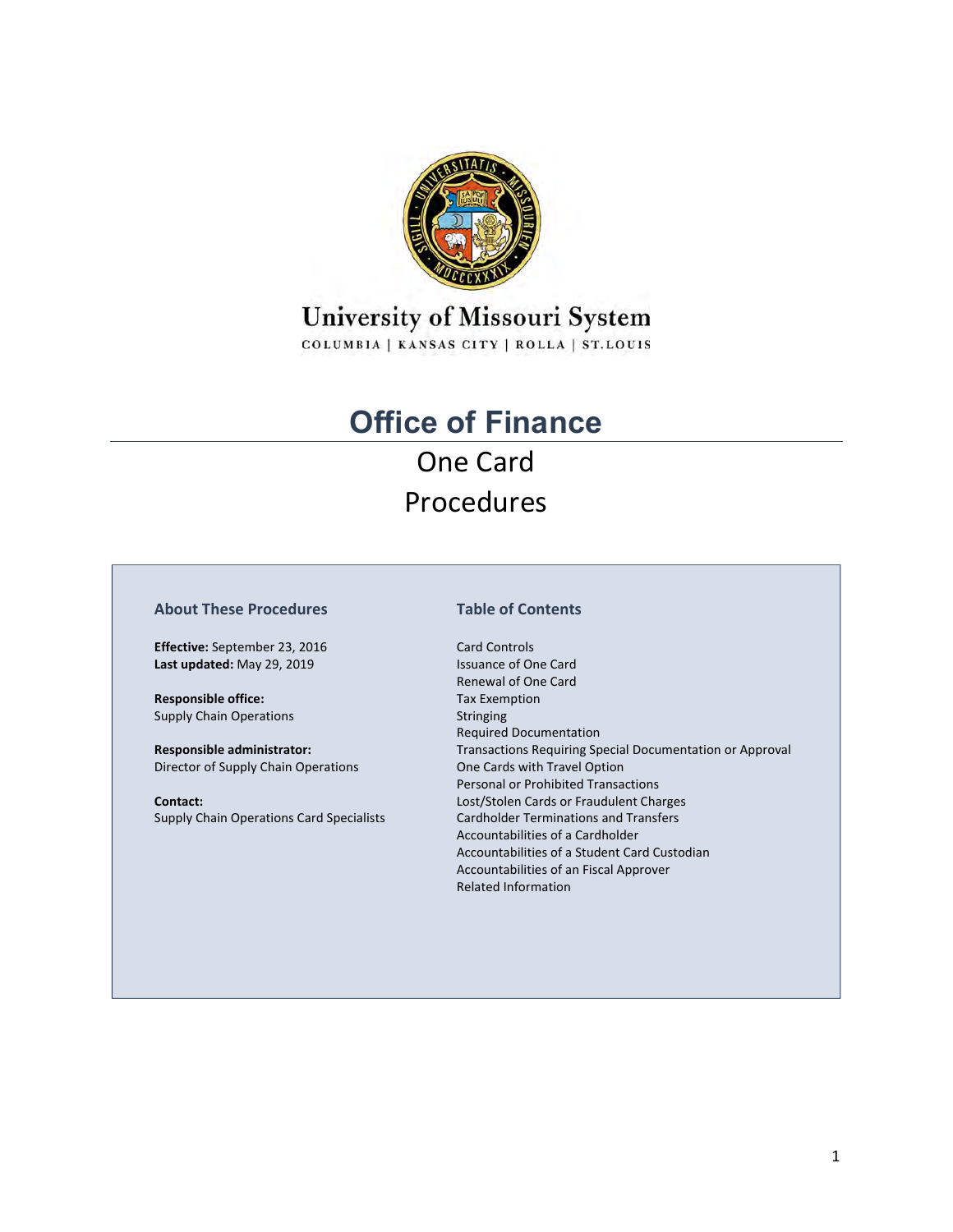## **Card Controls**

Campus FIN Structure Responsible Individuals or MUHC Controller's Office will establish appropriate card types, single transaction, and monthly limits for each cardholder, based on the individual Cardholder's responsibilities and purchasing activity. The Campus established maximums for single transaction and monthly limits are \$5,000 and \$15,000 respectively, but lower limits are encouraged if that level of spend is not anticipated. MUHC utilizes a 4-tier approach to assigning card limits based on areas of responsibility and historical spend, with the levels established by the MUHC Controller's Office. MUHC single transaction limits range from \$1,000 - \$4,999 and monthly spending limits range from \$5,000 - \$75,000

Monthly limits exceeding \$15,000 may be requested if a business need exists. Requests for limits over \$15,000 must be submitted to Supply Chain in writing using the One Card Change/Cancellation Form

Single limits exceeding \$5,000 may be granted for rare circumstances. The One Card may be used as a payment tool when the merchant requires immediate payment or requires payment by credit card, and Supply Chain has verified purchasing policies have been met. Requests for limits over \$5,000 must be submitted to Supply Chain in writing using the One Card Change/Cancellation Form.

Annually, Supply Chain Operations will provide each department with a One Card Utilization Report. The report will provide, by department, each cardholder's name, card limits, previous calendar year's transaction history, and recommended guidelines for modification. The purpose of the report is for departments to manage their One Card program by:

- Verifying that the appropriate employees are Cardholders.
- Ensuring that purchasing card limits are appropriate relative to Cardholder activity.
- Cancelling any cards that are inactive or will no longer be needed.

Departments must respond to Supply Operations within 30 days of receiving the Utilization Report. Any cancellation or change requests shall be made via the Utilization Report Change Tab or by using the One Card Change/Cancellation Form Departments not responding to Supply Chain Operations will have cards temporarily suspended until verifications have been made.

Additionally, Supply Chain Operations will analyze Cardholder activity to determine that spending limits are consistent with usage. Where exceptions are noted, Supply Chain Operations will work with the departments to set appropriate limits and cancel cards as necessary.

#### Student One Card

The established maximums for single transaction and monthly limits are \$1,000 and \$5,000 respectively, but lower limits are encouraged if that level of spend is not anticipated.

Single limits exceeding \$1,000 and/or monthly limits exceeding \$5,000 may be requested if a business need exists. Requests for limits over \$5,000 must be submitted in writing for Supply Chain Operations approval by using the One Card Change/Cancellation Form.

Student One Card data will be included in a department's Utilization Report.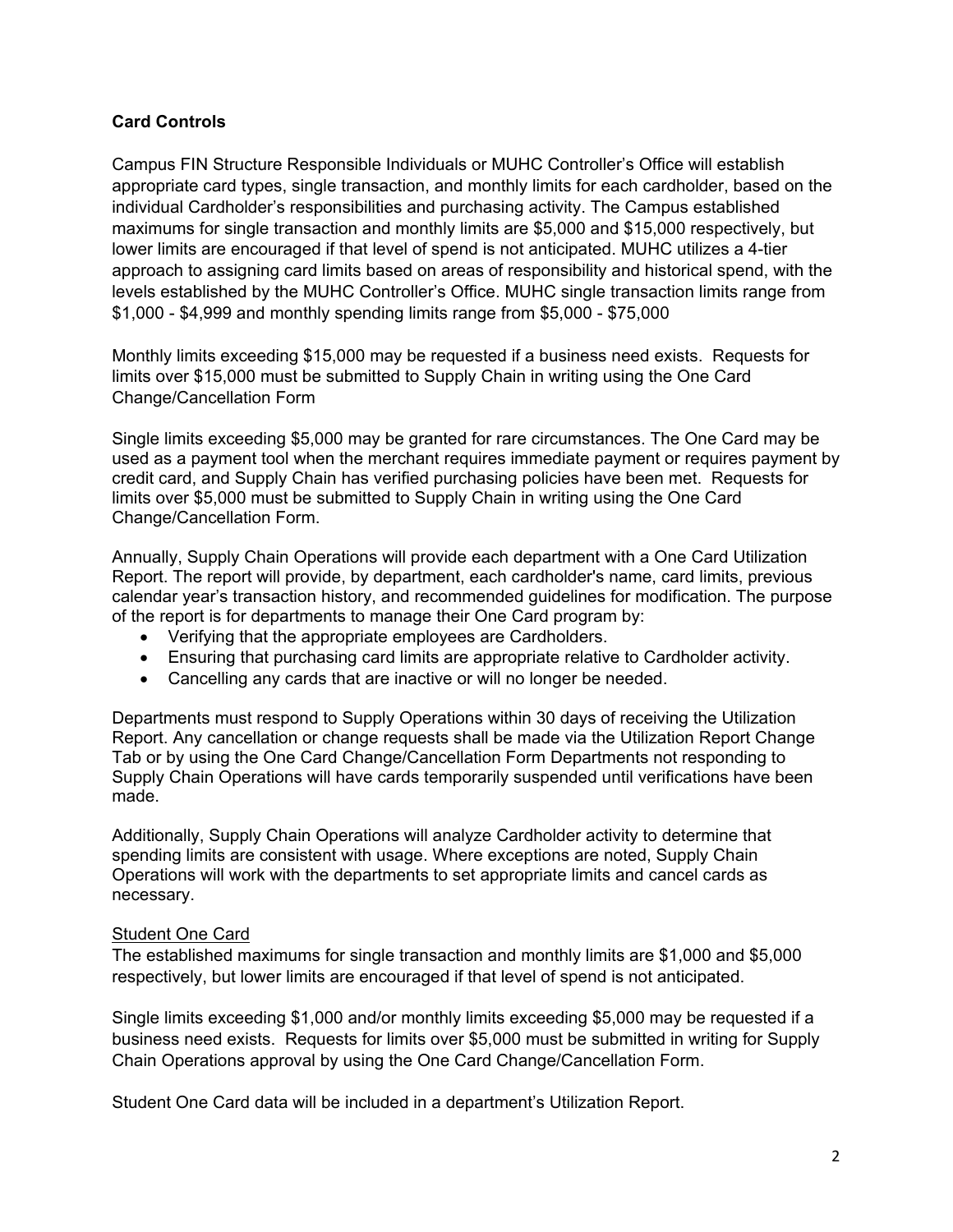## **Issuance of One Card**

#### **Application**

Cardholders who have been given permission to have a One Card will complete and sign the One Card Application and Agreement. The Agreement must then be signed by the FIN Structure Responsible Individual (Campus) or MUHC Finance.

The completed Application and signed Agreement is then emailed to Supply Chain Operations at onecard@umsystem.edu.

Under unique circumstances, a non-University employee may have a business need to obtain a One Card. The department must coordinate with Human Resources to ensure a Courtesy Appointment has been granted which also indicates home department and funding sources.

#### **Training**

Supply Chain Operations receives and processes the application and will instruct the Cardholder or Student Card Custodian to complete training, which is available online through myHR. Based on the Card Type requested for the Cardholder, the instructions will include details as to which part(s) of the training are required: Purchasing, Travel, or Both. Each training type will consist of viewing a presentation and completing a quiz. A score of 80% is considered passing, and the quiz may be retaken as needed. Passing scores will be reported to Supply Chain Operations following an overnight process.

#### Receiving Card

Once training has been completed, Operations will send the following to the Cardholder via campus mail:

- The One Card
- Tax ID card (laminated)
- Card Receipt Form

On receipt of these items, the Cardholder must follow the instructions on the Receipt Form for activation. He/she must initial and sign the Receipt Form where applicable and return it within ten (10) business days of receipt by emailing to Supply Chain Operations at onecard@umsystem.edu. Failure to return this form within the allotted time may result in the One Card being suspended until the form has been received.

One Cards are enabled with Chip & PIN technology to improve the security and worldwide acceptance of the One Card. Depending on how the merchant is set up, the Cardholder will be prompted to either sign a receipt or enter a four-digit PIN to complete the transaction. It is strongly recommended to establish a PIN at the time of card activation as transactions may be declined where the merchant requires a PIN.

#### **Student One Card**

Each department requesting Student One Cards must submit, along with the application and agreement, a written explanation of why the Student One Card is needed and how the cards will be used by the requesting department.

Student One Cards will be distributed to the Student Card Custodian, who will complete and return the Receipt Form as above. Failure to return this form within the allotted ten (10)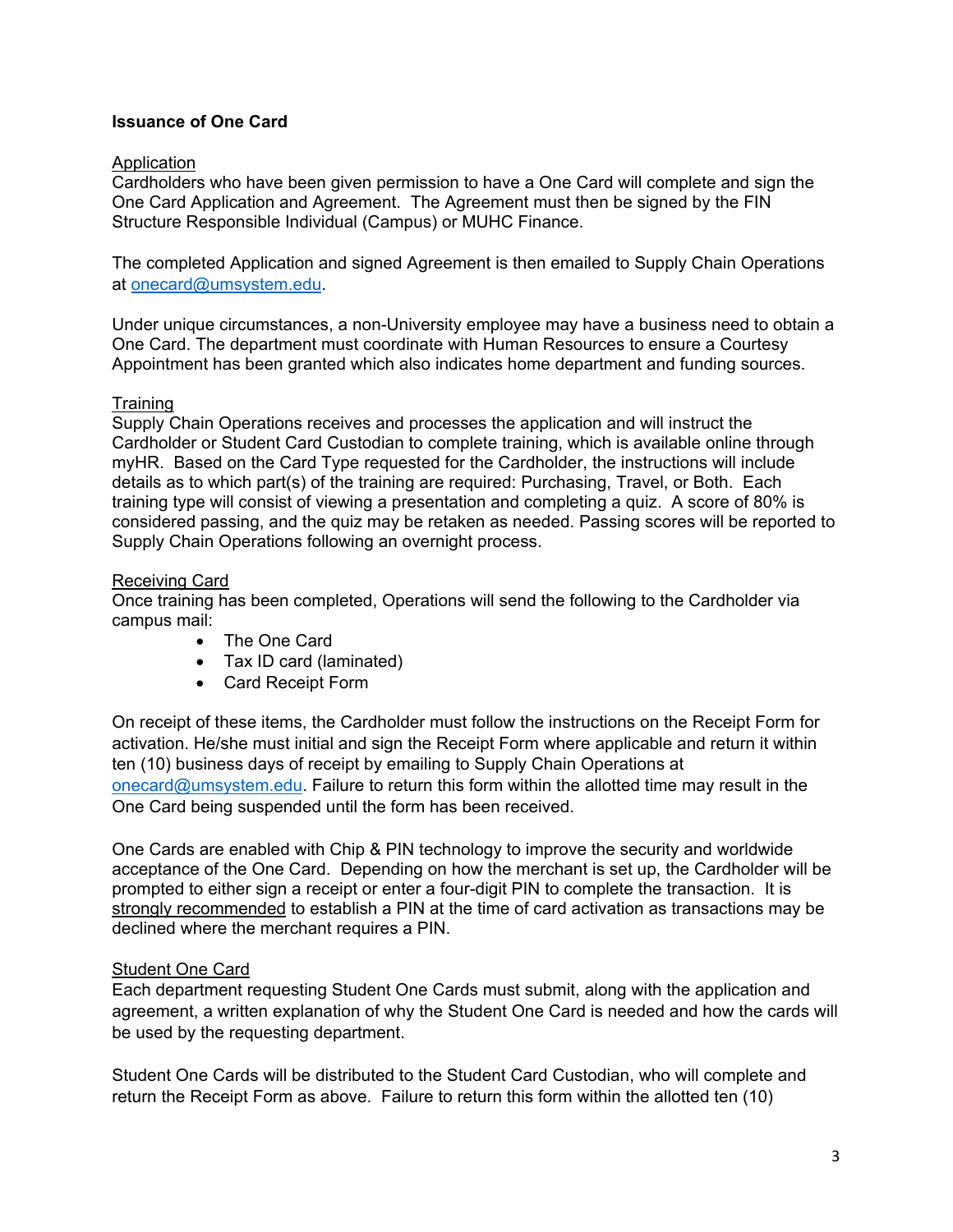business days of receipt may result in the Student One Card being suspended until the form has been received.

## **Renewal of One Card**

One Cards expires every three (3) years on the last day of the expiration month, which is embossed on the front of the card.

Cards that have not been used within the twelve-month period prior to expiration will not be reissued to Cardholders. Replacement cards will be sent to the Supply Chain Operations office.

Cardholders will be notified of their replacement cards' arrival and instructed to repeat policy training. Cardholders are required to repeat this training every three years to ensure awareness of any changes in policy or procedure since the card was last issued.

Once training is complete, the renewal card and Card Receipt Form will be sent through campus mail, with the same expectation to return the Receipt Form within ten (10) business days.

## **Tax Exemption**

At the time of a purchase, the Cardholder should make the merchant aware of the University's tax exempt status. The University's tax exempt number is printed on the face of the One Card. Cardholders will also be issued a laminated tax ID card with their One Card.

Some merchants may prefer a copy of the tax exempt certificate, which may be found at www.umsystem.edu/ums/fa/management/travel-tr106.

For a list of other states and their exemption status, refer to the Controller's site at www.umsystem.edu/ums/fa/controller/accountingservices-NonMOsalestaxinfo

Cardholders should be aware that the exemption refers to state sales tax, and they may be charged other types of taxes (federal, local, use, etc).

If sales tax is charged, the Cardholder's department may decide, based on cost benefit, if the Cardholder must contact the merchant to request a refund of the tax.

## **Stringing**

Splitting a large transaction into multiples to the same merchant, when the total transaction exceeds the Cardholder's single transaction limit, is considered stringing. If a transaction needs to be made which exceeds a Cardholder's current single transaction limit, a One Card Change/Cancellation Form may be submitted to request a higher limit.

The requested change will be reviewed by Supply Chain to determine if it is appropriate as a One Card purchase or if a PeopleSoft requisition is required.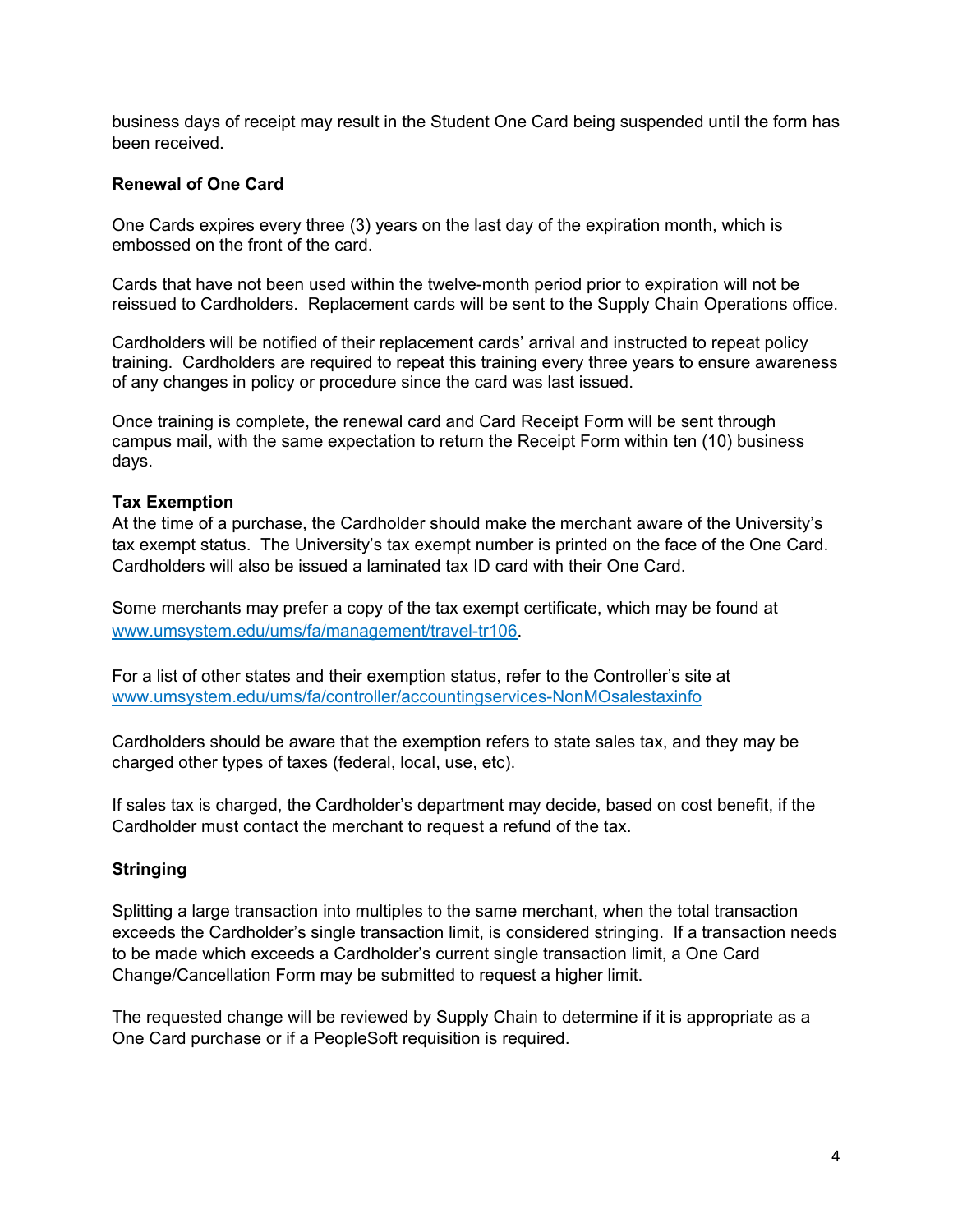## **Required Documentation**

A receipt is required for every transaction made with the One Card. An electronic image (.pdf, .jpg, .tif, etc) of the document must be attached to the applicable Expense Report within PeopleSoft Financials, where it becomes the official University record. Paper receipts need only be retained if required by a third party.

The preferred documentation is listed below in order of preference:

- 1. An original receipt from the merchant including the following information. If a receipt shows a limited amount of information or has only part numbers, added information from the Cardholder is beneficial.
	- Merchant Name
	- Transaction Amount
	- Date
	- Itemized description of item(s) purchased.
- 2. Copies or facsimiles of the original receipt.
- 3. A packing slip or other documentation received from the merchant.
- 4. A screen-print or order confirmation e-mail, when making Internet purchases, or a copy of an order-form that was mailed to a merchant to request an item.

If a receipt has been lost, the Cardholder should contact the merchant and request that a copy be provided.

If the merchant is unable to produce a duplicate receipt, the Cardholder should contact JPMorgan Customer Service and request a duplicate receipt (call 800-270-7760). This process takes 30-60 calendar days. A \$5 fee may be charged. If JPMorgan is unable to obtain a duplicate, they will send a letter to the Cardholder indicating they were unable to provide a copy. The letter, along with a completed Replacement Receipt Form, becomes the receipt for that transaction. The letter from JPMorgan is required for any purchase greater than \$5.

## **Transactions Requiring Special Documentation or Approval**

- **Alcoholic Beverages** At times there are legitimate expenditures for alcohol related to the promotion of the University's interests. An attestation or written statement explaining that the expenditure benefits the University must be shown on each transaction that request payment of, or reimbursement for, alcoholic beverages. (See Policy 26401)
- **Computer Hardware & Software** Purchases must be in accordance with Policy 12004 and individual campus IT requirements. When purchase approval has been granted the approval documentation must be noted on the Expense Report.
- **Dues/Memberships** Use of University funds for organizational memberships and dues may be permitted for institutional memberships in organizations that provide educational or professional service of value to the institution or to one of its component parts. Generally, University funds may not be used to pay individual personal membership dues, unless needed to discharge University responsibilities, or which provide educational, professional, or other services of value to the institution. The purpose of the membership, the complete name of the organization, and the name of the member must be clearly described on the Expense Report. (See CRR 360.120 )
- **Food for Human Consumption** Food can be purchased for a University sponsored event/meeting (business meal) as long as there is sufficient documentation to support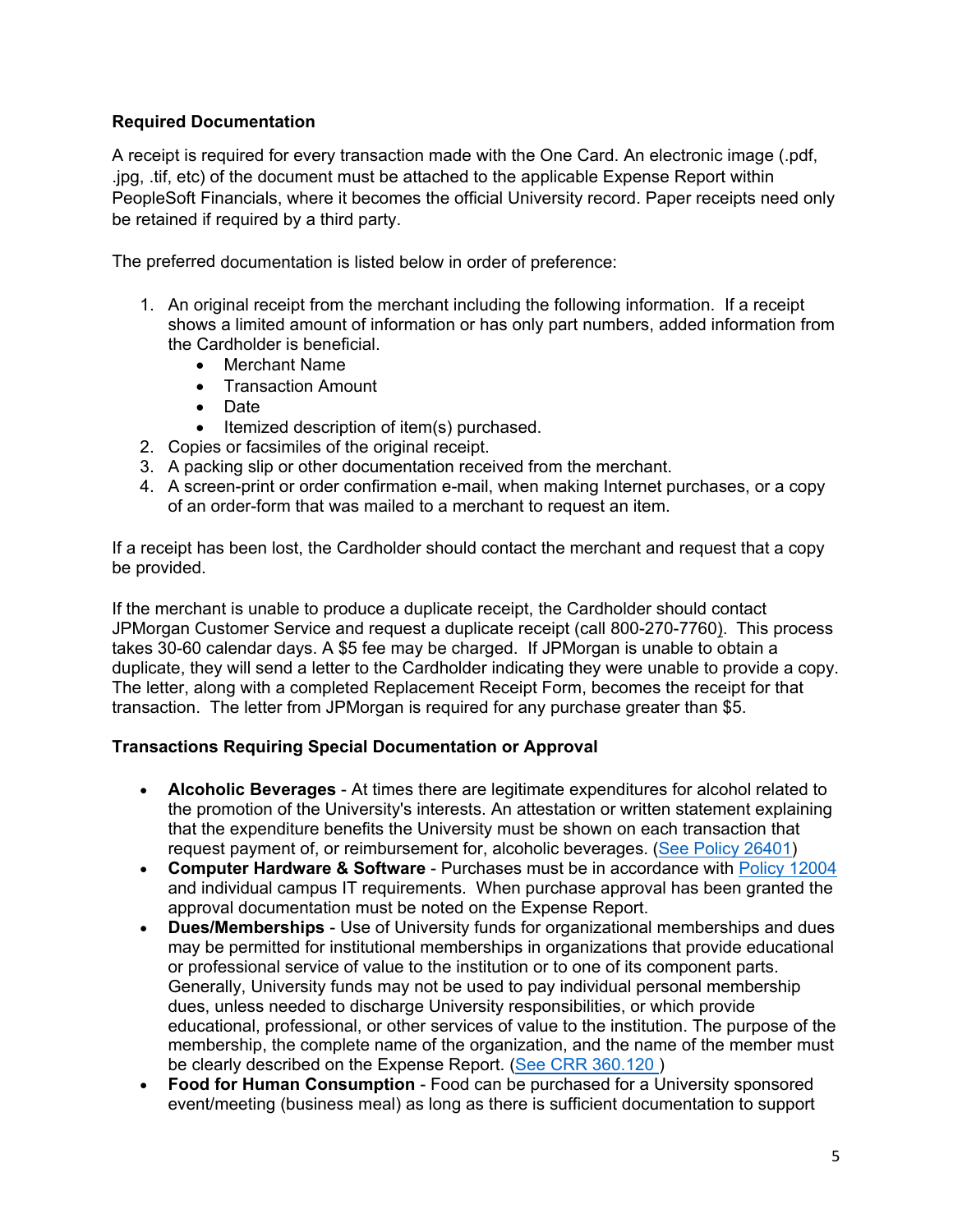the charge. Documentation on the Expense Report must include the specific business purpose of the meeting/event, names of groups/committees, their relationship with the University, and approximate number attending. (See Policy 22312)

- **Food for Non-Human Consumption**  If food is purchased for non-human consumption the purpose must be provided on the Expense Report.
- **Gift Cards** IRS Guidelines equate Gift Cards as equivalent to Cash. Gift Cards are not to be purchased with the One Card unless Accounting Services has verified the program has been approved in accordance with Policy 22308 and the gift card needs cannot be met utilizing the purchasing options within Show-Me Shop. In such case, Supply Chain must provide purchase exception approval. Approval and Exception documentation must be imaged along with the One Card transaction receipt.
- **Incidental Expenses** Certain exceptions to incidental expenses can be made including, for example, flowers, personal convenience items, holiday decorations, and greeting cards. (See Policy 26401) Unusual items that do not have an obvious University purpose must have a statement on the Expense Report explaining how the items will benefit the University.
- **Third Party Payment Providers** If a third party payment provider is being used (e.g. PayPal, Square) documentation must be provided on the Expense Report including what item(s) was purchased and the merchant's name.
- **Travel Related Expenses** Any purchases related to travel, e.g. airfare, rental cars, hotel, shuttle services, etc., must have recorded on the Expense Report the business purpose of the trip. Note the name of the traveler in the Assignee field.

Expense Reports within the Travel & Expense module may also require documentation based on the selected Expense Type even though the purchase may not be listed above. Examples include Business Comm, Business Svc, Moving Expenses, and Supplies. The Cardholder should also work with his/her Fiscal Approver(s) for any department specific requirements.

## **One Cards with Travel Option**

The University of Missouri One Card can be used to pay for travel related expenses, as defined below. Travel approval is required by the traveler's administrative superior or designee as determined by each campus. Allowable travel expenses may also be purchased for nonemployees when the University pays their travel (e.g. candidates on recruiting visits).

## Hotels

Room fees, hotel parking, internet charges, or other business related expenses are allowable on the One Card with Travel. The traveler will need to provide a separate form of payment at the time of check-in for incidentals that may occur. Personal expenses such as mini-bar, laundry, gym access, movies, room service, etc. are not allowable on the One Card.

If the traveler is the Cardholder, reservations may be made with his/her One Card. If hotel arrangements are being made for the traveler by another Cardholder, most hotels will require completion of a Credit Card Authorization Form. This form allows the Cardholder to confirm, at the time of reservation, what charges will be allowed on his/her card. **Transportation** 

Examples of allowable transportation purchases include:

- Airline Tickets
- Rail Tickets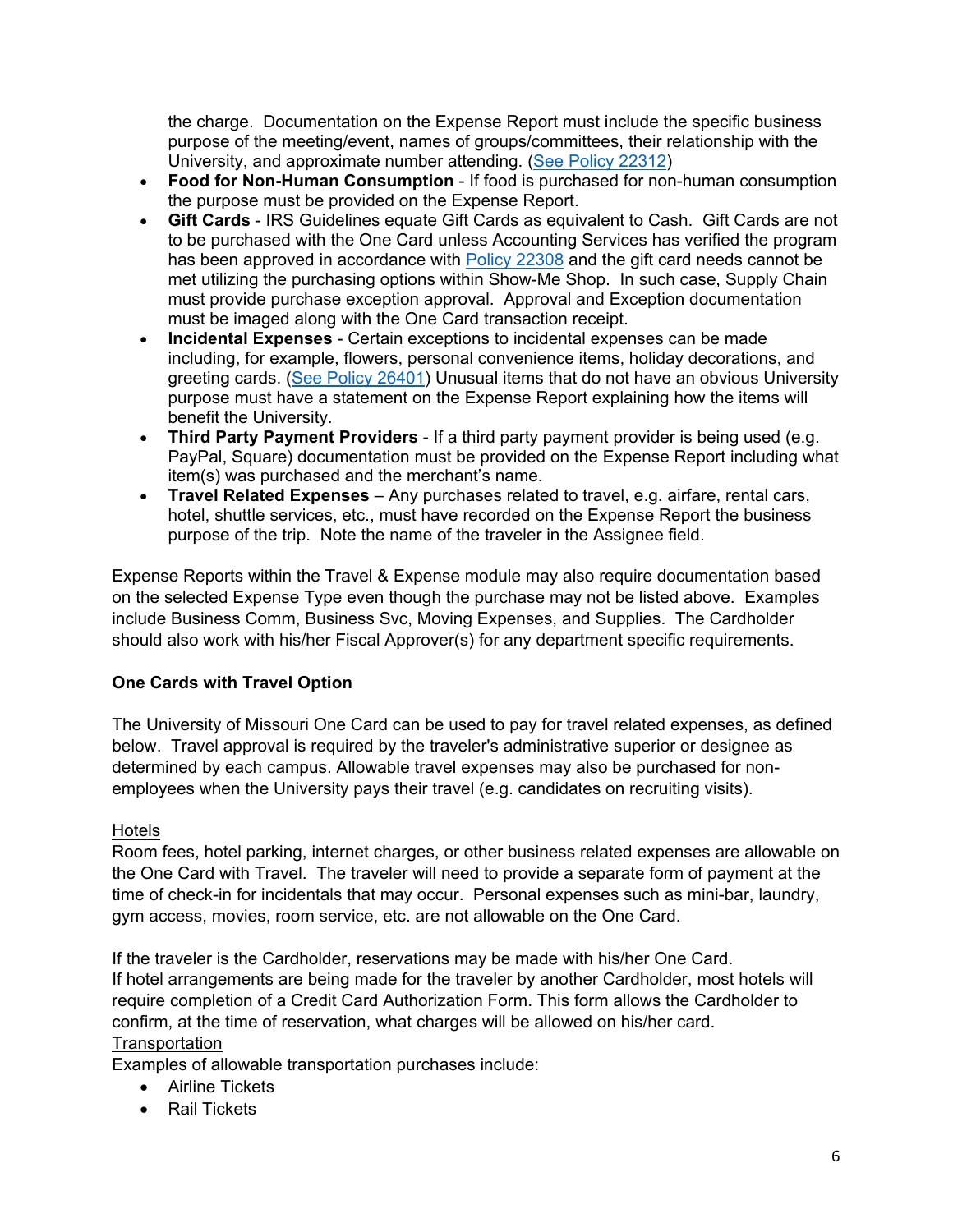- Shuttle services and Taxi
- Bus charters on prior approved contracts when authorized by Supply Chain
- Rental Cars Enterprise and National Car Rental are preferred

An individual renting a vehicle contractually assumes liability for any loss or damage to that vehicle regardless of fault. Rental car agencies offer collision damage liability coverage (CD/LDW) for a daily fee however, this coverage is automatically provided either by the One Card when used to rent the vehicle or by the University's self-insured program; Enterprise/National have agreed to include the CD/LDW at no charge. Risk and Insurance Management recommends that you always use your One Card when renting a car as it provides physical damage coverage at no cost to the University. Enterprise/National Car Rental Agencies are the primary insurance provider on the rented vehicle. If you do not use the One Card the University's self-insured program pays for the physical damage to the rental car.

When renting a vehicle in the United States or Canada, you should accept all options for accidents as you are covered by Enterprise/National Car Rental Agencies. When renting a vehicle in any country other than the United States or Canada, Risk and Insurance Management recommend that you purchase the insurance option.

All accidents involving rented vehicles are to be reported **immediately** to the Rental Agency and to the appropriate campus contacts regardless of the amount of damage or extent of injury. This report should be completed by using the Vehicle Accident Report Form UM-5. If you have any questions or need additional information on reporting accidents, or other policies on insurance contact your campus contact or Risk and Insurance Management.

#### Meals

Individual meals that are reimbursable on a per diem basis as noted in Policy 22603 are not allowed on the One Card. These expenses should be paid using an alternate form of payment and reimbursement requested by completing an Expense Report after travel has concluded.

Business meals, as defined in Policy 22312 that are incurred as part of a meeting or activity including other individuals to discuss University business are allowable on the One Card. Meals expensed to the One Card may not also be included for reimbursement as part of an Expense Report.

## Cash Advances

If a cash advance is required for business travel prior to the trip, the traveler (or travel delegate) should prepare a Cash Advance Request using the Travel & Expense Module within PeopleSoft.

## **Personal or Prohibited Transactions**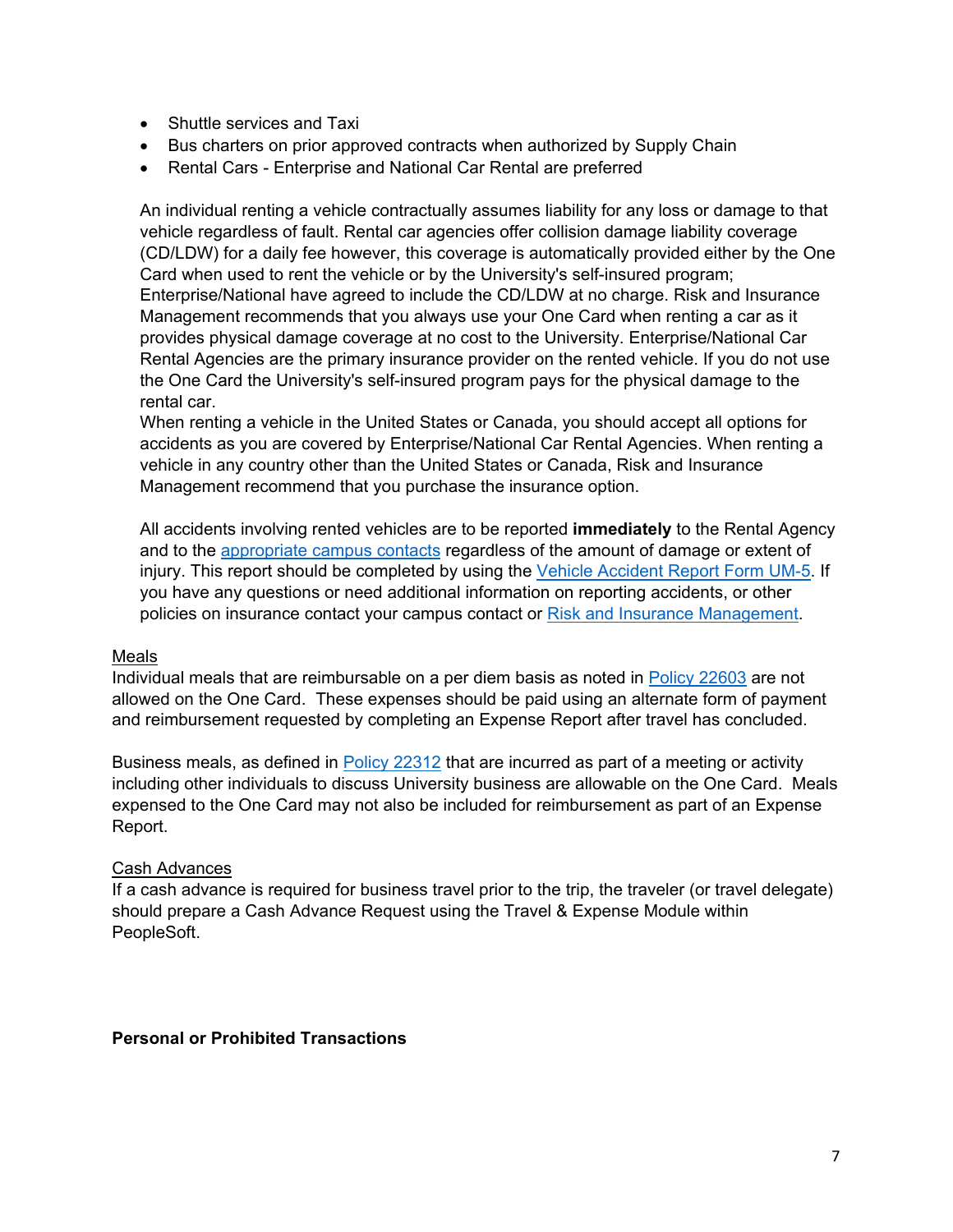If the One Card is accidentally used for a personal purchase, the Cardholder should work with the merchant to reverse the transaction on the One Card and request that the merchant run the transaction on his/her personal debit/credit card.

If the merchant is unwilling or unable to do so, AP Shared Services must be notified by submitting the One Card Reimbursement form. The Cardholder must reimburse the department via check or cash, which will be deposited into University accounts using a Cash Receipts Report (CRR). Alternately, the Expense Report Credit can be applied against any pending Expense Reports. See University One Card Reimbursement Process for additional information.

## **Lost/Stolen Cards or Fraudulent Charges**

In order to protect the University's interest, lost or stolen One Cards must be reported to JPMorgan (800-270-7760) and Supply Chain Operations by contacting a One Card Specialist. The cardholder can be liable for all charges incurred until the card is reported lost, stolen or misplaced.

In the case of fraudulent charges, JPMorgan often catches suspicious charges before the Cardholder notices any activity on his/her card. JPMorgan will contact the Cardholder directly at which time the Cardholder will need to verify the charges in question. A temporary block is placed on the card until the charges have been verified by calling JPMorgan Fraud Team (888- 307-2990) or by calling Customer Service (800-270-7760). It is the responsibility of the Cardholder to work directly with JPMorgan to resolve the issue.

## **Cardholder Terminations and Transfers**

A One Card Change/Cancellation Form must be submitted by the FIN Structure Responsible Individuals to cancel the account within 48 hours of change in Cardholder employment status.

The department must collect the card and ensure it has been destroyed.

## **Accountabilities of a Cardholder**

## Purchasing Method

Purchases with the One Card may be made in person, electronically via the internet or through email, by phone, or by fax. It is recommended when making purchases via email or fax to transmit card information in segments to increase card security, i.e. send part of the account number in one email or fax, the remainder in a second, and the expiration date in a third.

## **Reconciliation**

Transactions are received from MasterCard into PeopleSoft Financials on business days and the Cardholder will receive an emailed notification of new transactions in MyWallet.

Cardholders should reconcile the individual receipts to MyWallet transactions within 45 days by:

- Ensuring the correct funding (chartfield string) has been applied
- Ensuring that specified transactions requiring additional documentation have notations added in the Expense Report as indicated above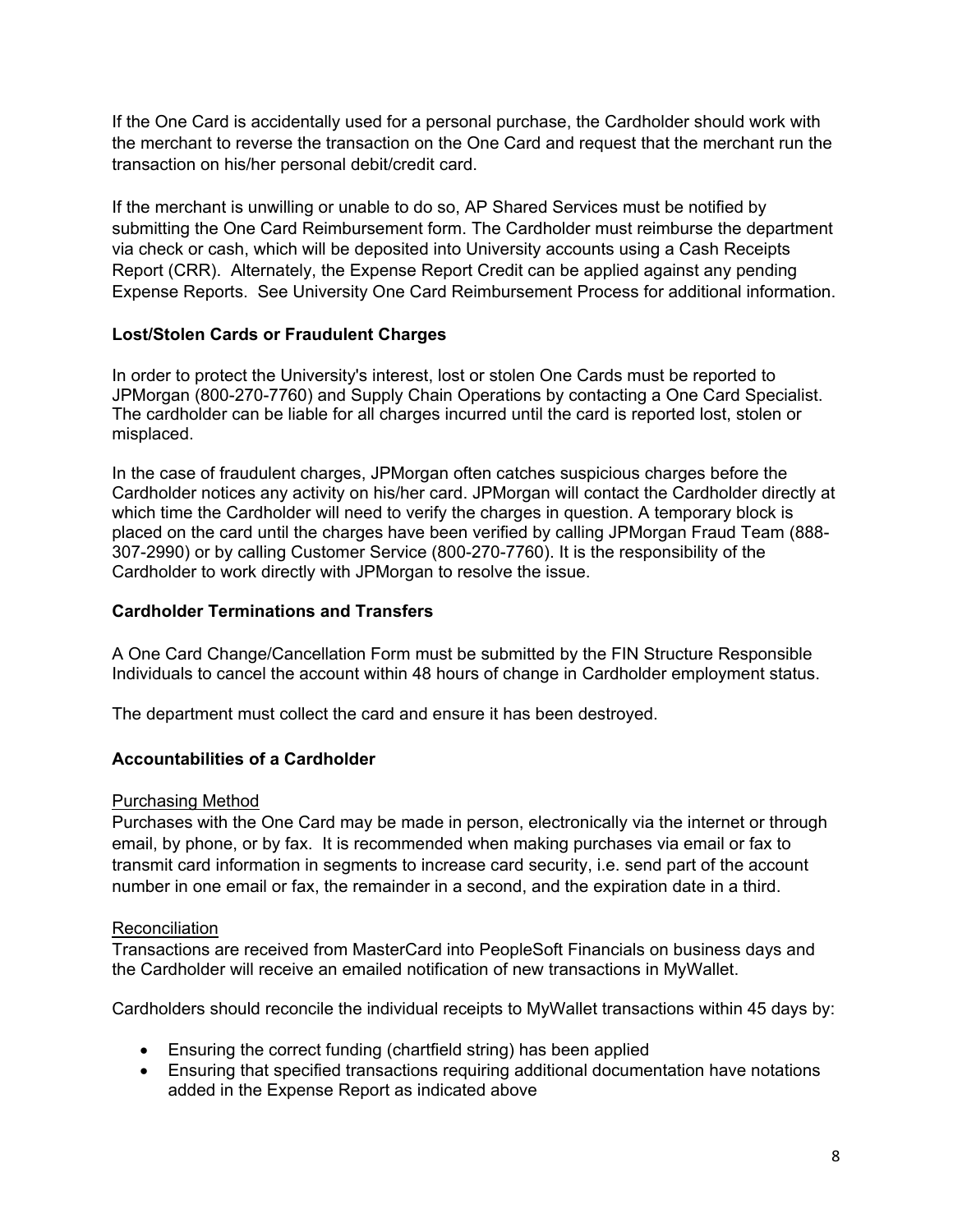- Verifying each transaction has a matching receipt, which has been attached to the Expense Report
- Validating the Certify Statement prior to submitting the Expense Report for approval

Cardholders will receive a reminder email from PeopleSoft for any transaction that has not been pulled from MyWallet into an Expense Report within 25 days.

Cardholders and their Financially Responsible Individuals will receive a reminder email from Supply Chain for any transaction that has not been pulled from MyWallet into an Expense Report within 40 days.

If a transaction has not been added to an Expense Report within 45 days, the Financially Responsible Individual will be notified by email, and the Cardholder's account will be suspended.

Cardholders and the Financially Responsible Individual will receive a reminder email from Accounts Payable Shared Services for any outstanding Expense Reports.

#### **Delegates**

Cardholders may appoint one or more Entry Delegates to complete the above reconciliation within PeopleSoft if so desired.

#### Change of Personal Information

In the event of a name/address/phone change, a One Card Change Form must be submitted indicating the appropriate changes.

#### **Disputes**

Prior to initiating a dispute, the Cardholder should first contact the merchant directly and attempt to resolve the issue. If a dispute is in order, it must be initiated within 90 days of the transaction date. If not resolved directly with the merchant, the Cardholder, or Entry Delegate, should complete and submit a Dispute Request Form. Supply Chain will review this form and initiate a dispute with JPMorgan if needed. The Fiscal Approver should also be informed when transactions are in dispute status.

JPMorgan will work directly with the Cardholder regarding details of the dispute through resolution.

#### Temporary Leave

If a Cardholder is place on leave status the One Card may be suspended for the duration of leave. The account may also be left active to allow for pending or recurring charges to post. During the leave, the card must not be shared with other individuals to make purchases on the Cardholder's behalf during his/her absence.

#### **Accountabilities of a Student Card Custodian**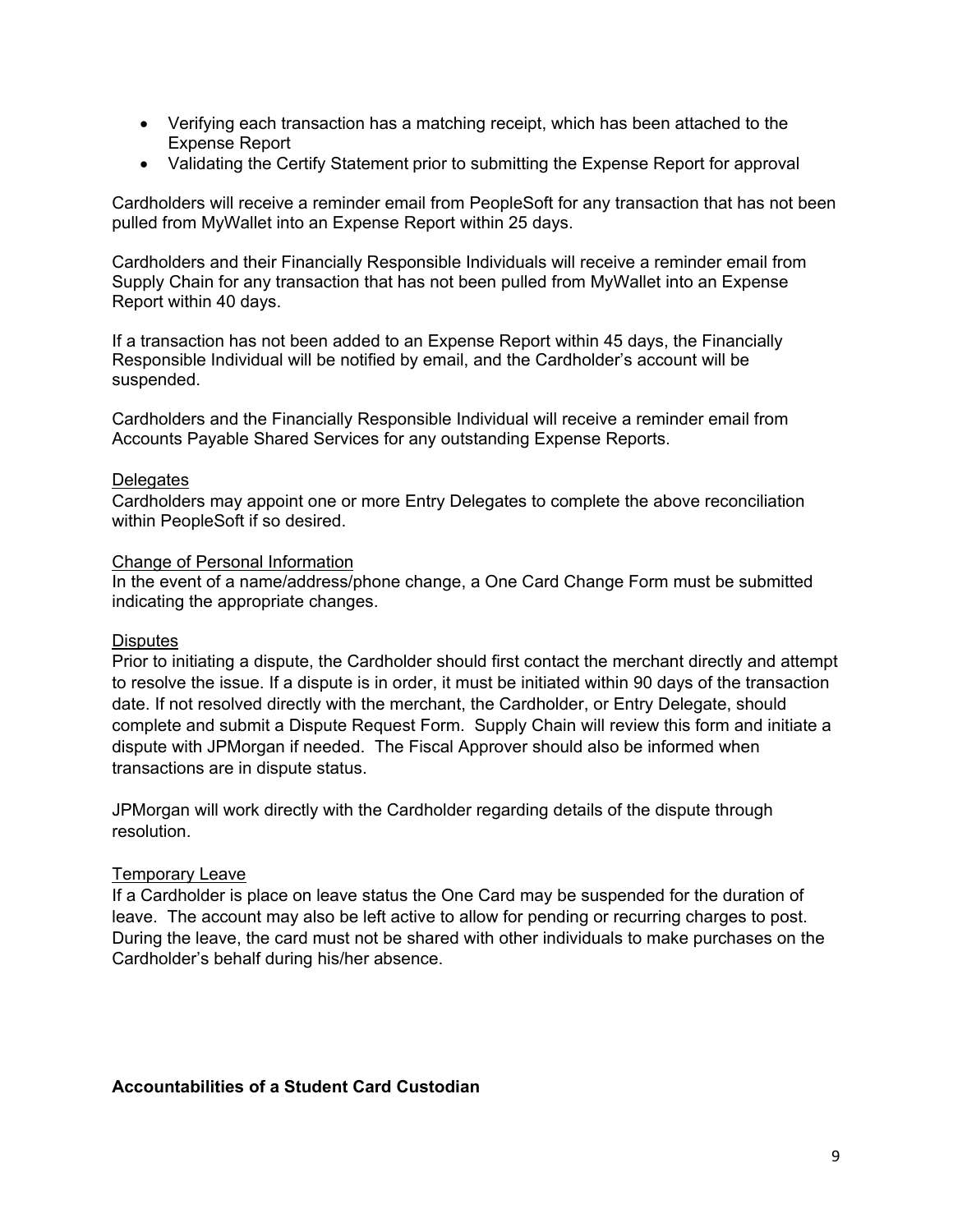## Card Log

The Custodian shall maintain a separate log for each Student One Card to track the card's checkout and return, transaction usage, and submission of receipts and other documentation.

### **Reconciliation**

Transactions are received from MasterCard into PeopleSoft Financials on business days and the Custodian will receive an emailed notification of new transactions in MyWallet.

Custodians should reconcile the individual receipts to MyWallet transactions within 45 days by:

- Ensuring the correct funding (chartfield string) has been applied
- Ensuring that specified transactions requiring additional documentation have notations added in the Expense Report as indicated above
- Verifying each transaction has a matching receipt, which has been attached to the Expense Report
- Validating the Certify Statement prior to submitting the Expense Report for approval

Custodians will receive a reminder email from PeopleSoft for any transaction that has not been pulled from MyWallet into an Expense Report within 25 days.

Custodians and the Financially Responsible Individual will receive a reminder email from Supply Chain for any transaction that has not been pulled from MyWallet into an Expense Report within 40 days.

If a transaction has not been added to an Expense Report within 45 days, the Financially Responsible Individual will be notified by email, and the Student Card account will be suspended.

Custodians and the Financially Responsible Individual will receive a reminder email from Accounts Payable Shared Services for any outstanding Expense Reports.

#### Change in Duties

The Custodian shall notify the FIN Structure Responsible Individual within 48 hours of change in Custodian employment status or responsibilities.

## **Accountabilities of a Fiscal Approver**

#### **Reconciliation**

Fiscal Approvers should reconcile the individual receipts to the on-line transaction file. For details, see Appendix A of the Travel & Expenses Approver Training Guide.

Fiscal Approvers will receive a reminder email from Accounts Payable Shared Services for any Expense Report that has not been approved in a timely manner.

**Disputes**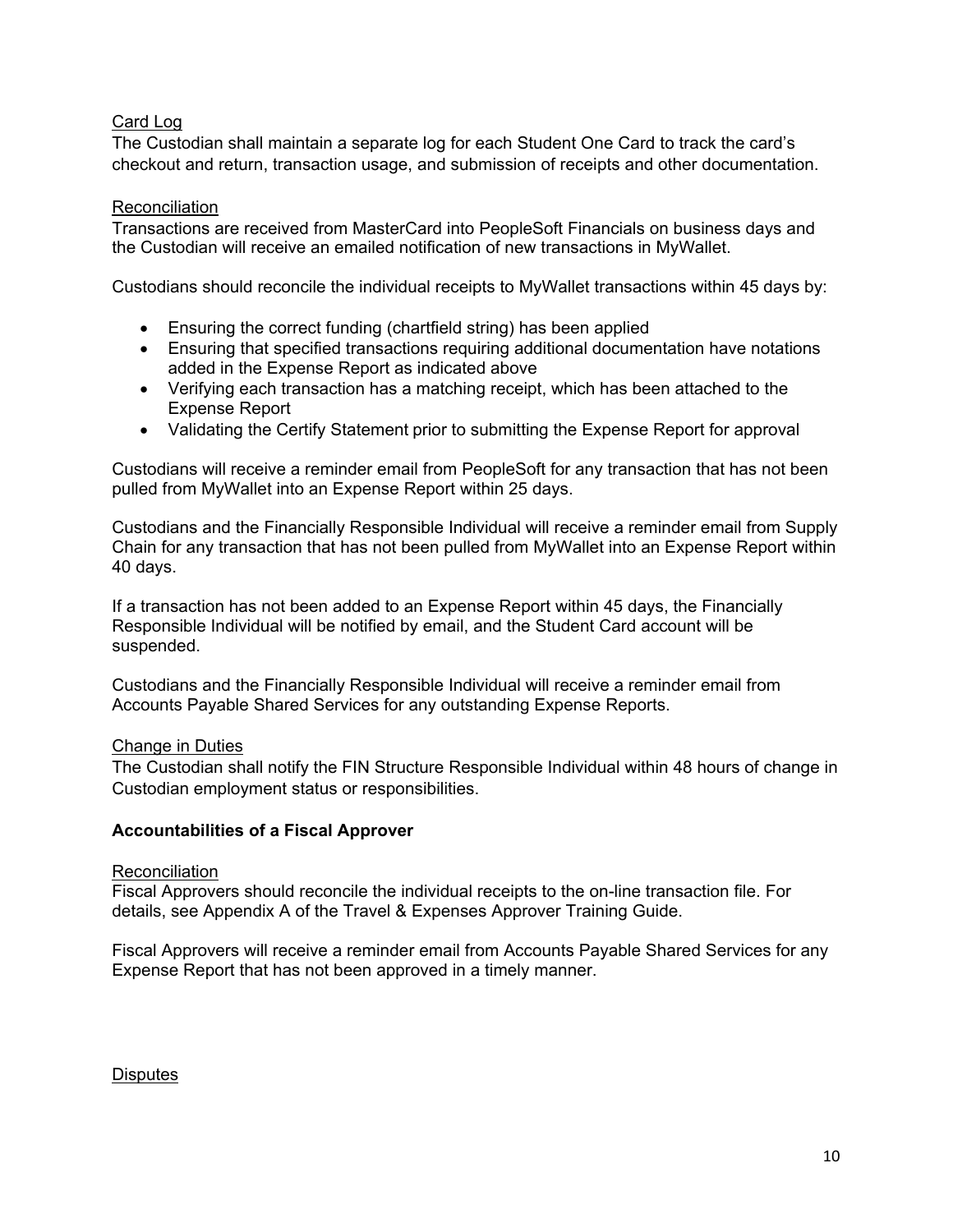Monitor any existing disputed transactions to ensure proper credit is received. Ensure any new transactions that require dispute through JPMorgan have been initiated with Supply Chain within 90 days of the transaction date through utilization of the Dispute Request Form. Supply Chain will ensure Fiscal Approvers are informed when disputes are resolved with JPMorgan.